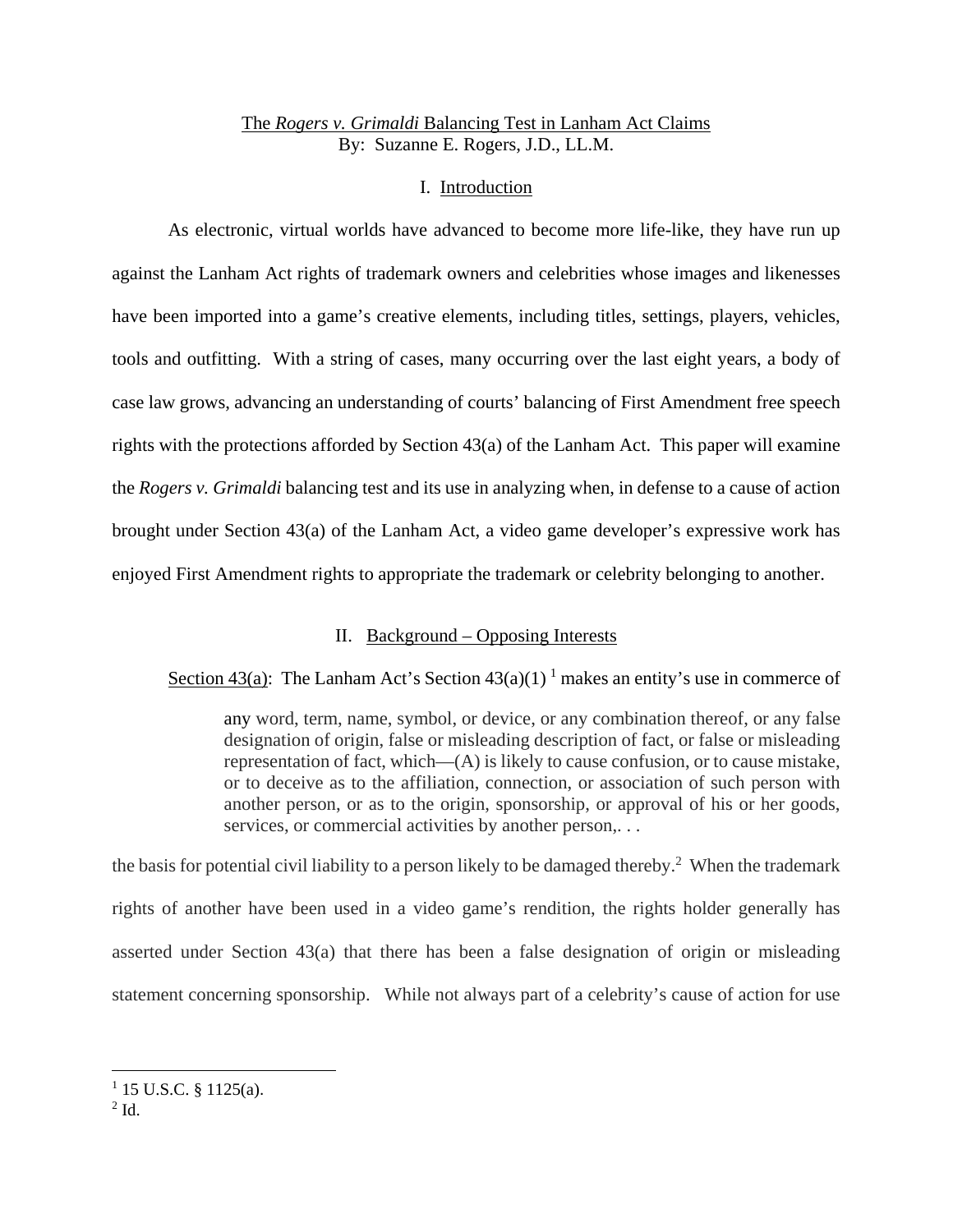of a celebrity's name or likeness, a celebrity has at times pressed a Section 43(a) claim that the game developer falsely led its consumers to believe the celebrity sponsored, approved of or has an affiliation with the game.

The First Amendment and *Rogers v. Grimaldi*: Even before the 2011 Supreme Court case of *Brown v. Entm't Merchs. Ass'n.*,<sup>3</sup> courts recognized that video games were protected speech under the First Amendment. In 2001, the Seventh Circuit case of *Am. Amusement Mach. Ass'n v.*  Kendrick,<sup>4</sup> recognized that video games were protected as "literary works" under the First Amendment.<sup>5</sup> Then in *Brown*, the Supreme Court made clear:

 Like the protected books, plays, and movies that preceded them, video games communicate ideas--and even social messages--through many familiar literary devices (such as characters, dialogue, plot, and music) and through features distinctive to the medium (such as the player's interaction with the virtual world). That suffices to confer *First Amendment* protection. . . .

 The most basic of those principles is this: "[A]s a general matter, . . . government has no power to restrict expression because of its message, its ideas, its subject matter, or its  $\frac{1}{2}$ content."<sup>6</sup>

Accordingly, restrictions on video game developers imposed by the Lanham Act's Section 43(a)

must be considered in light of First Amendment principles.

At least a decade before the rapid expansion of video game products, when courts' concerns with the intersection of trademark and electronic expressive works were instead focused on the medium of movies, the Second Circuit decided the case of *Rogers v. Grimaldi*. 7 This case established what has become the analytical framework used to address developers' incorporation

 $3$  564 U.S. 786 (2011).

<sup>4</sup> 244 F.3d 572 (7th Cir. 2001).

 $<sup>5</sup>$  Am. Amusement Mach. Ass'n v. Kendrick 244 F.3d 572, 577 (7th Cir. 2001).</sup>

<sup>6</sup> *Brown*, 564 U.S. at 790-791.

<sup>&</sup>lt;sup>7</sup> 875 F.2d 994 (1989).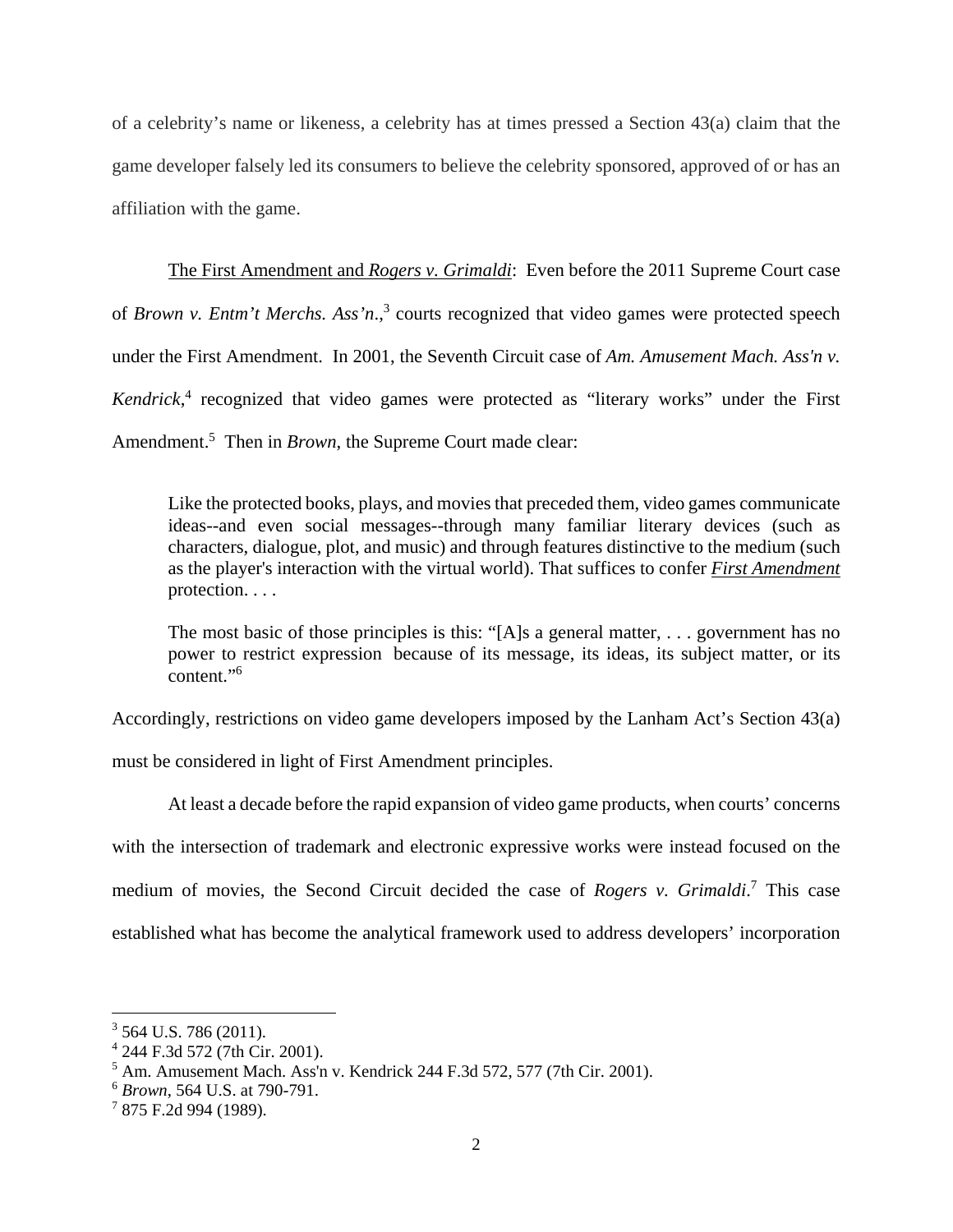of trademarks and, on occasion, celebrity rights, within video games. Although *Rogers* examined the narrow issue of whether use of a celebrity name in a movie title was protected under the First Amendment, its analytical test has been applied as well to use of trademarks and publicity rights in full works.

In *Rogers v. Grimaldi*, Ginger Rogers alleged that Italian film-maker Federico Fellini had, in titling the work "Ginger and "Fred, *inter alia*, violated Section 43(a) of the Lanham Act<sup>8</sup> by "creating the false impression that the film was about her or that she sponsored, endorsed, or was otherwise involved in the film.<sup>9</sup> In reality, the film was about two fictional Italian dancers, who, in their prime, imitated Ginger Rogers and Fred Astaire, becoming known to their Italian audience as "Ginger and Fred."10 The film was meant to contrast the 1940s American elegance and class to "the gaudiness and banality of contemporary television," which Fellini satirized.<sup>11</sup>

The Court first recognized that a movie title combines a film-maker's artistic expression and a commercial marketing function, to which consumers have the dual interest of "enjoying the results of the author's freedom of expression" and not being misled.12 Because of a title's expressive component, the First Amendment warrants some deference in applying the Lanham Act.<sup>13</sup> The Court explained specifically that the Lanham Act's application was only supported if "the title has no artistic relevance to the underlying work whatsoever, or, if it has some artistic relevance, [if] the title explicitly misleads as to the source or the content of the work."14

 $^{10}$  Id.  $\,$ 

1

- 12 Id. at 998
- <sup>13</sup> Id. at 998.

<sup>8</sup> 15 U.S.C. § 1125(a)

<sup>&</sup>lt;sup>9</sup> Rogers v. Grimaldi, 875 F.2d 994, 996-997 (1989).

 $11$  Id. at 1001.

 $14$  Id. at 999.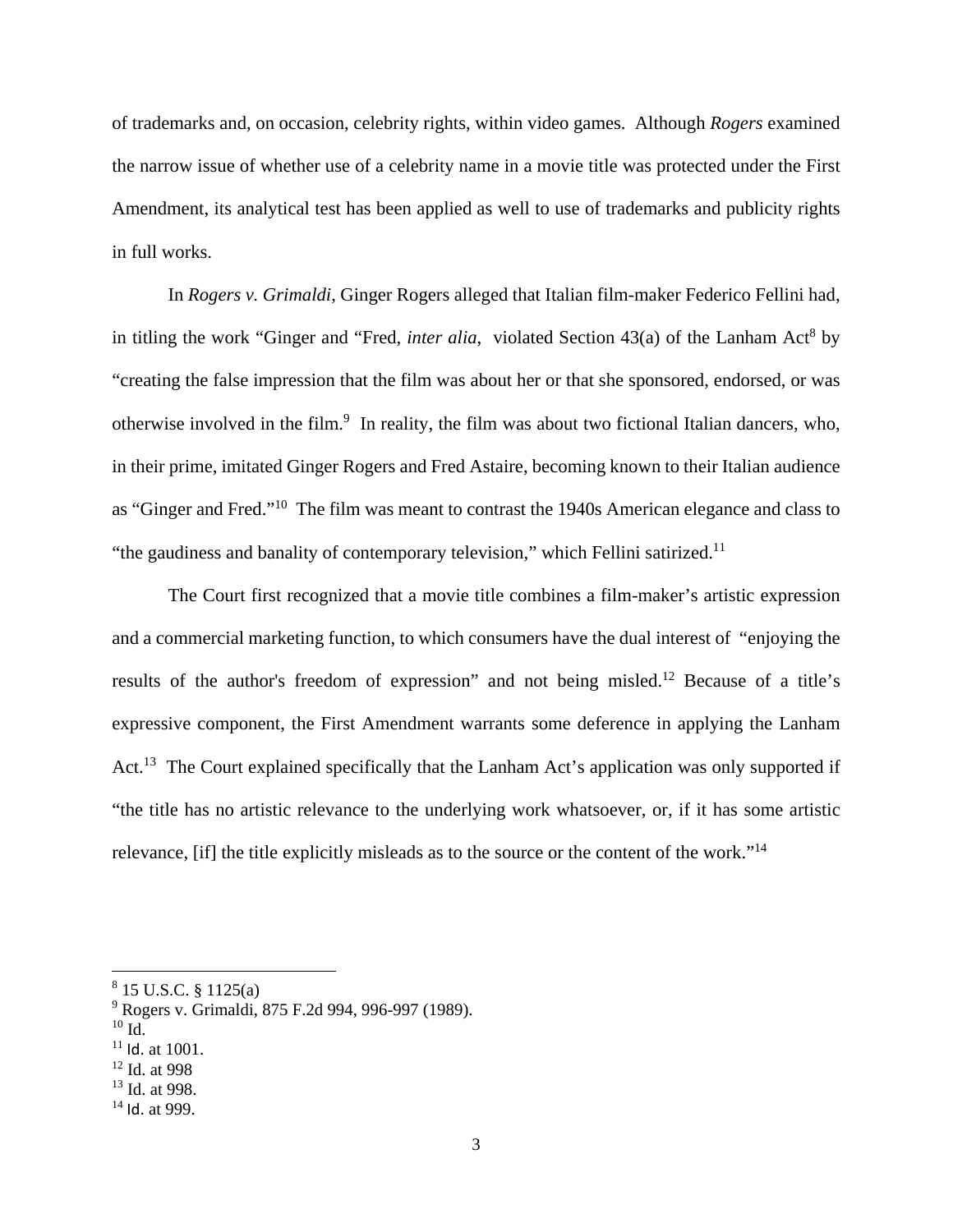The Court pointed out that any explicit misdescription in a title would still warrant rigorous application of the Lanham Act, but that artistic titles with some ambiguity or implicitly misleading traits would be entitled to protection under the First Amendment.<sup>15</sup> It explained that the risk of consumer confusion in the latter case was outweighed by the danger of suppressing artistically relevant, even though somewhat ambiguous, expression.<sup>16</sup>

### Use of Trademarks in Video Games

*E.S.S. Entm't 2000, Inc. v. Rock Star Videos, Inc.*:The *Rogers* test began its rise in popularity in Section 43(a) video game trademark infringement claims in the 2008 decision in *E.S.S. Entm't 2000, Inc. v. Rock Star Videos, Inc.*17 That Ninth Circuit case involved, among others, claims of trademark and trade dress infringement and unfair competition under § 43(a) of the Lanham Act by the operator of a nude dancing club called the "Play Pen"<sup>18</sup> E.S.S. alleged that Rockstar had caused consumer confusion about whether E.S.S. had endorsed or was associated with its *Grand Theft Auto* games.<sup>19</sup> The *Grand Theft Auto* games were based in settings of "overall" seediness," and contained a cartoon-style "Pig Pen" club which mimicked the look and feel to the Play Pen, within the fictionalized seedy city of Los Santos, meant to chastise the "underbelly of Los Angeles."<sup>20</sup> The heart of the E.S.S. complaint was that Rockstar had used Play Pen's distinctive logo and trade dress without its authorization, and had created a likelihood of confusion among consumers as to whether E.S.S. had endorsed, or was associated with, the video depiction.<sup>21</sup>

1

<sup>&</sup>lt;sup>15</sup> Id. at 1000.

<sup>&</sup>lt;sup>16</sup> Id. at 999-1001.

 $17$  547 F.3d 1095 (2008).

<sup>18</sup> E.S.S. Entm't 2000 v. Rock Star Videos, 547 F.3d 1095, 1098 (2008).

 $19$  Id.

 $20$  Id., at 1097.

 $21$  Id. at 1098.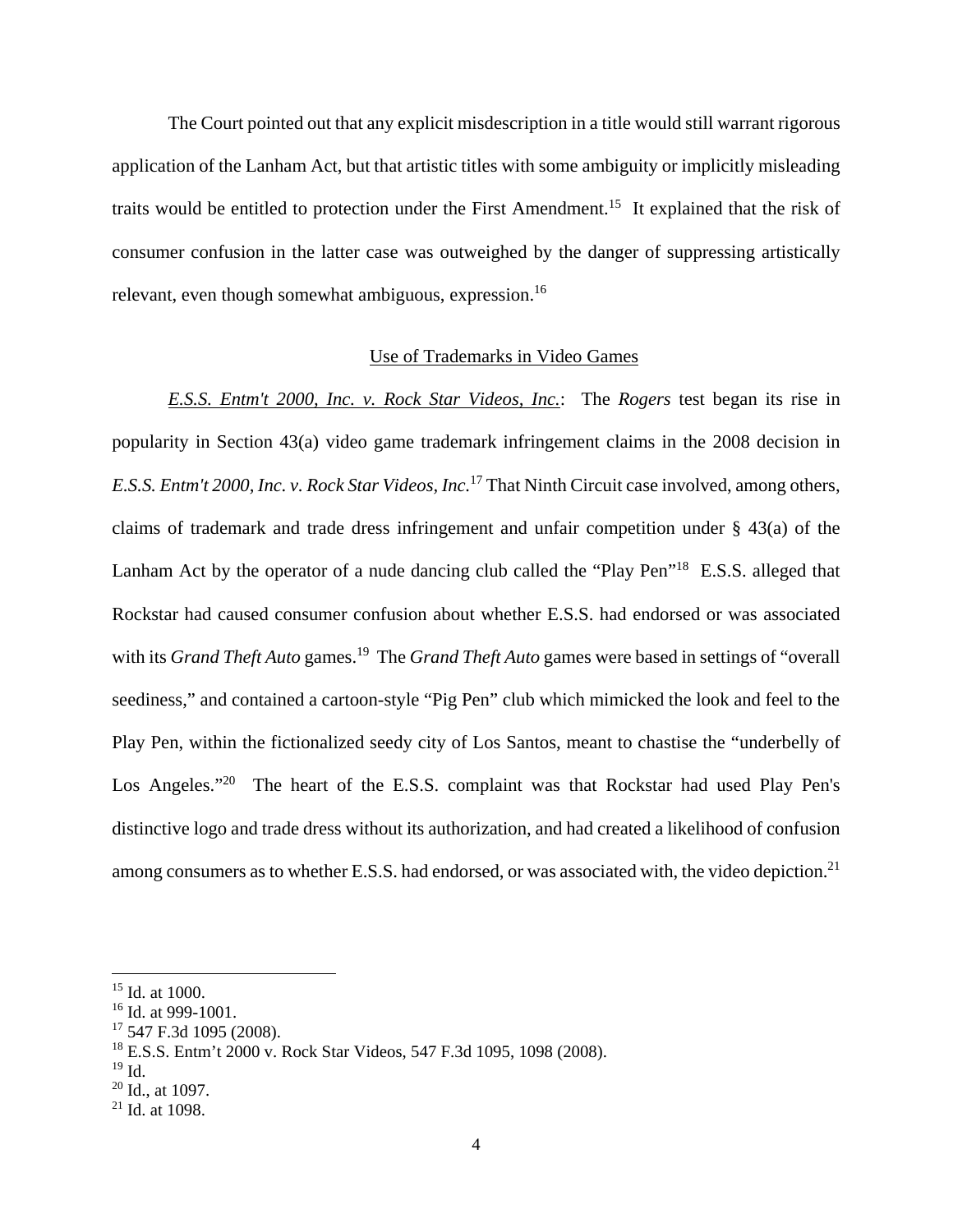As a threshold matter in considering Rockstar's motion for summary judgment, the Court acknowledged that the Ninth Circuit had adopted the *Rogers* test in analyzing a song title's use of another's trademark. However, this meant it had to explain the further extension of the *Rogers* test to the body of a work. It did this by referencing dicta in the Ninth Circuit case of *Mattel Inc. v. Walking Mountain Prods*, 22 from which it concluded there would be "no principled reason why it ought not also apply to the use of a trademark in the body of the work."23

In applying the first prong of the *Rogers* test to Rockstar's First Amendment defense, the Court recognized that Rockstar's artistic goal was to "develop a cartoon-style parody of East Los Angeles," including businesses and buildings that appear there.<sup>24</sup> To include a strip club similarly styled to one of the actual strip clubs meant the Play Pen had "at least 'some artistic relevance.'"25 Importantly, the Court went on to say that the required level of artistic relevance is merely above zero, and that Rockstar had proven that level.<sup>26</sup>

In analyzing the second prong, the Court found that no reasonable consumer would find that play involving the Pig Pen was a main selling point of the game or believe that E.S.S., a strip club operator, was connected with the game's production.<sup>27</sup> Accordingly, the Pig Pen strip club did not explicitly mislead consumers as to the source of the work.<sup>28</sup>

Thus, with its thorough step-by-step analysis, *E.S.S*. firmly paved the way for numerous other video game developers to invoke the *Rogers* defense to a Section 43(a) claim. *E.S.S*. confirmed that *Rogers* was the appropriate analysis where a body of work, not just the title,

<sup>22 353</sup> F.3d 792 (2003).

<sup>23</sup> *E.S.S. Entm't 2000*, 547 F.3d at 1099 (citations omitted).

 $24$  Id. at 1100.

 $25$  Id. (citations omitted).

 $26$  Id. at 1100.

<sup>27</sup> Id. at 1100-1101.

 $28$  Id. at 1100.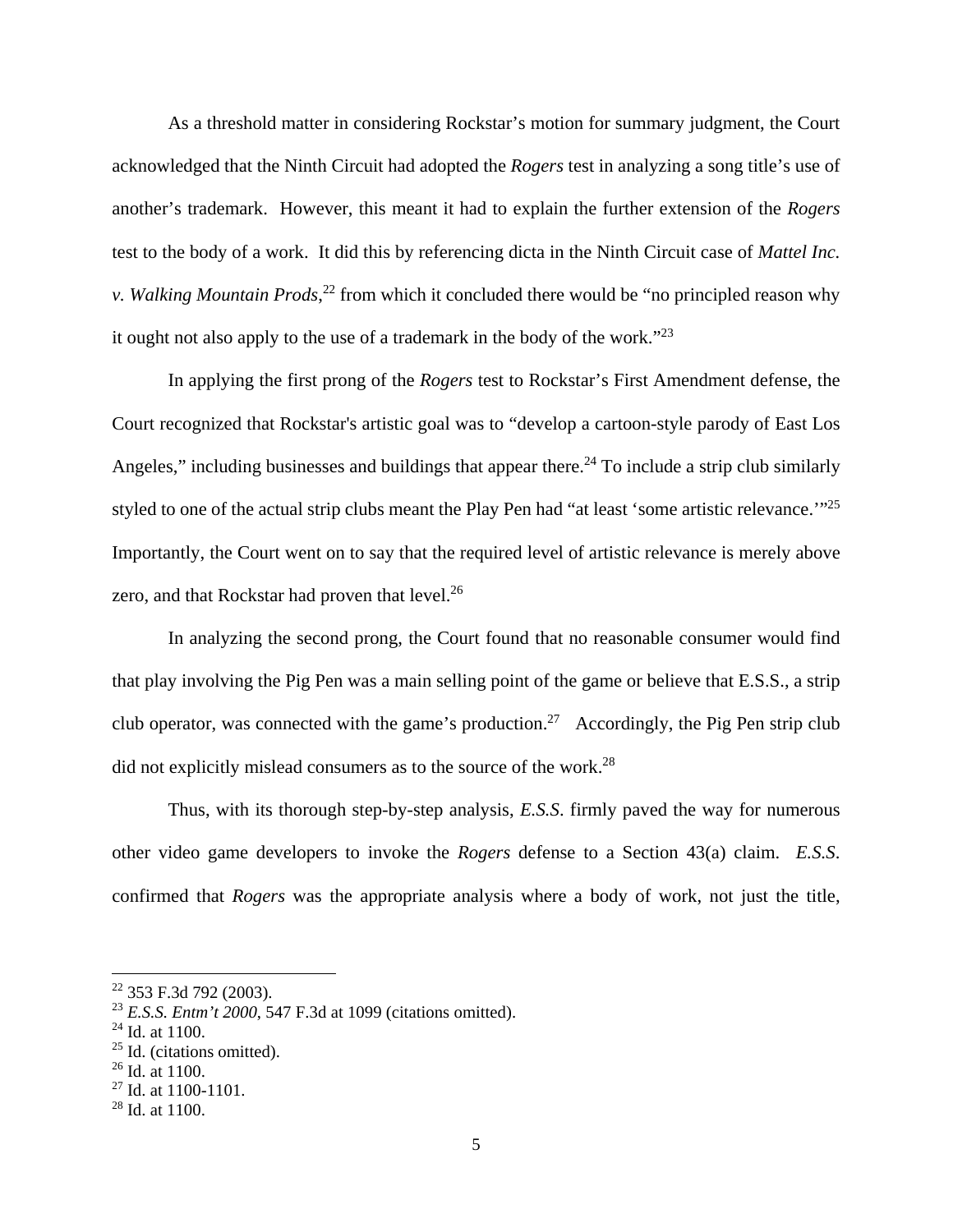involved the trademark of another. Additionally, it established the low artistic relevance-bar, specifically acknowledging relevance where a trademark depiction is used to portray the "look and feel" of the game's setting.

*Dillinger, LLC v. Elec. Arts Inc*.: Roughly three years later, in the 2011 Seventh Circuit case of *Dillinger, LLC v. Elec. Arts Inc.*,<sup>29</sup> the District Court for the Southern District of Indiana found that Electronic Arts ("EA") was entitled to use the names "Dillinger Tommy Gun" and "Modern Dillinger Tommy Gun" in its *Godfather* and *Godfather II* video games. This was over the objections of the Dillinger name trademark owner, despite the lack of any direct connection between John Dillinger and the *Godfather* stories.<sup>30</sup> As background, Plaintiff Dillinger LLC owned both the publicity rights and the trademark rights in the words "John Dillinger," however its right of publicity claims had been dismissed in a prior proceeding's motion for judgment on the pleadings.<sup>31</sup> Because the prior proceeding left intact Dillinger's Section 43(a) cause of action,<sup>32</sup> it was addressed by the District Court here on a motion for summary judgment.

As a threshold matter, the District Court acknowledged that the Seventh Circuit treated video games as literary works entitled to First Amendment protection, then moved on to analyze the matter under the *Rogers* test.33 Weighing the first prong of the *Rogers* test, the District Court found that even though Dillinger lived prior to the time in history and in a different location of the

 $29$  101 U.S.P.Q.2D (BNA) 1612 (2011).

<sup>30</sup> Id. at 1617.

 $31$  Dillinger, LLC v. Elec. Arts Inc., 795 F. Supp. 2d 829 (2011).

 $32$  EA defended its trademark use only by alleging it was a fair use because it was a non-trademark use. The Court found that EA's use was indeed a trademark use. *Dillinger, LLC*, 795 F. Supp. 2d at 838  $(2011).$ 

 $33$  Dillinger, LLC v. Elec. Arts Inc., 101 U.S.P.Q.2D (BNA) 1612, 1615-1616 (2011) (citing Am. Amusement Mach. Ass'n v. Kendrick, 244 F.3d 572, 577 (7th Cir. 2001).). Interestingly, the District Court noted that the Seventh Circuit had not yet spoken about the appropriateness of using the *Rogers* test. However, since the parties agreed it was appropriate, the District Court adopted its analysis. The District Court noted that it would have used the *Rogers* test if Brown's right of publicity claim was before it. Id. at 1615-1616.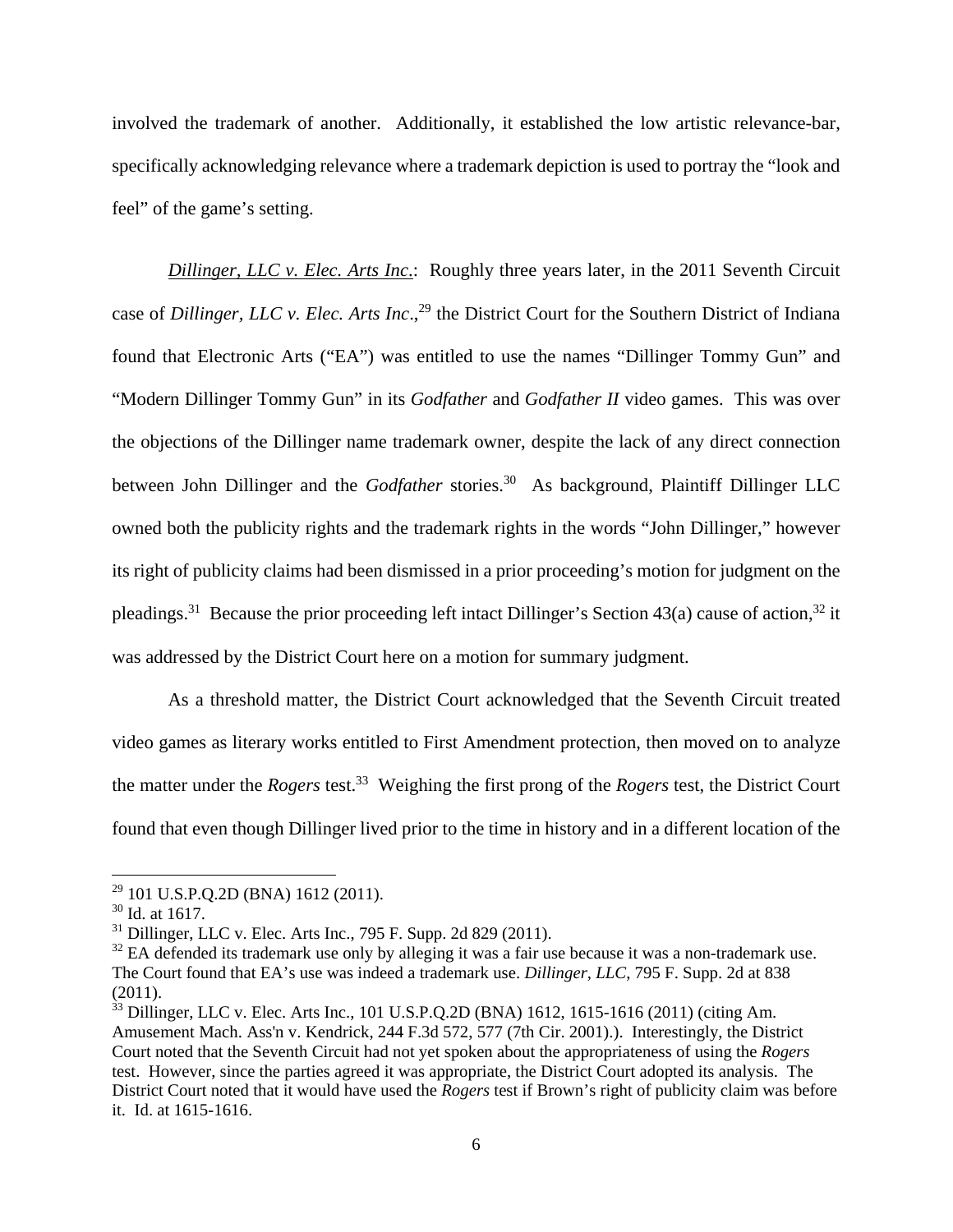country from the setting of the *Godfather* novels and movies, his "persona as a 'flashy gangster who dressed well, womanized, drove around in fast cars, and sprayed Tommy Guns,' has abovezero relevance to a game whose premise enables players to act like members of the mafia and spray Tommy Guns."<sup>34</sup> Additionally, the District Court noted that the Godfather games were loosely connected with the novels and movies from which the time period and location came.<sup>35</sup> The District Court stressed its mere above-zero threshold, noting that it was "not the role of the Court to determine how meaningful the relationship between a trademark and the content of a literary work must be."<sup>36</sup>

As to the second prong, the District Court elaborated that the plaintiff had provided no evidence of consumers being misled or of defendant making any explicit misrepresentations (which alone would have satisfied the second *Rogers* prong); and that the "Dillinger name is 'quite incidental to the overall story of the game' and 'not the main selling point of the [g]ame,"<sup>37</sup> Within this holding it recognized that the listing of "Modern Dillinger" in a press release on downloadable weapons and other items was just "one of the many weapons within a visually complex video game comprised of countless artistic elements," and thus, insufficient to create public confusion about the endorsement of Dillinger.<sup>38</sup>

Overall, *Dillinger* advanced precedential approval of loosely connected themes in placing a trademark within a video game setting. It also solidified the requirement that the use not be of a main point in the play.

<sup>&</sup>lt;sup>34</sup> Id. at 1616-1617.

<sup>35</sup> Id. at 1617.

 $36$  Id.

<sup>37</sup> Id. at 1618-1619.

<sup>38</sup> Id. at 1619.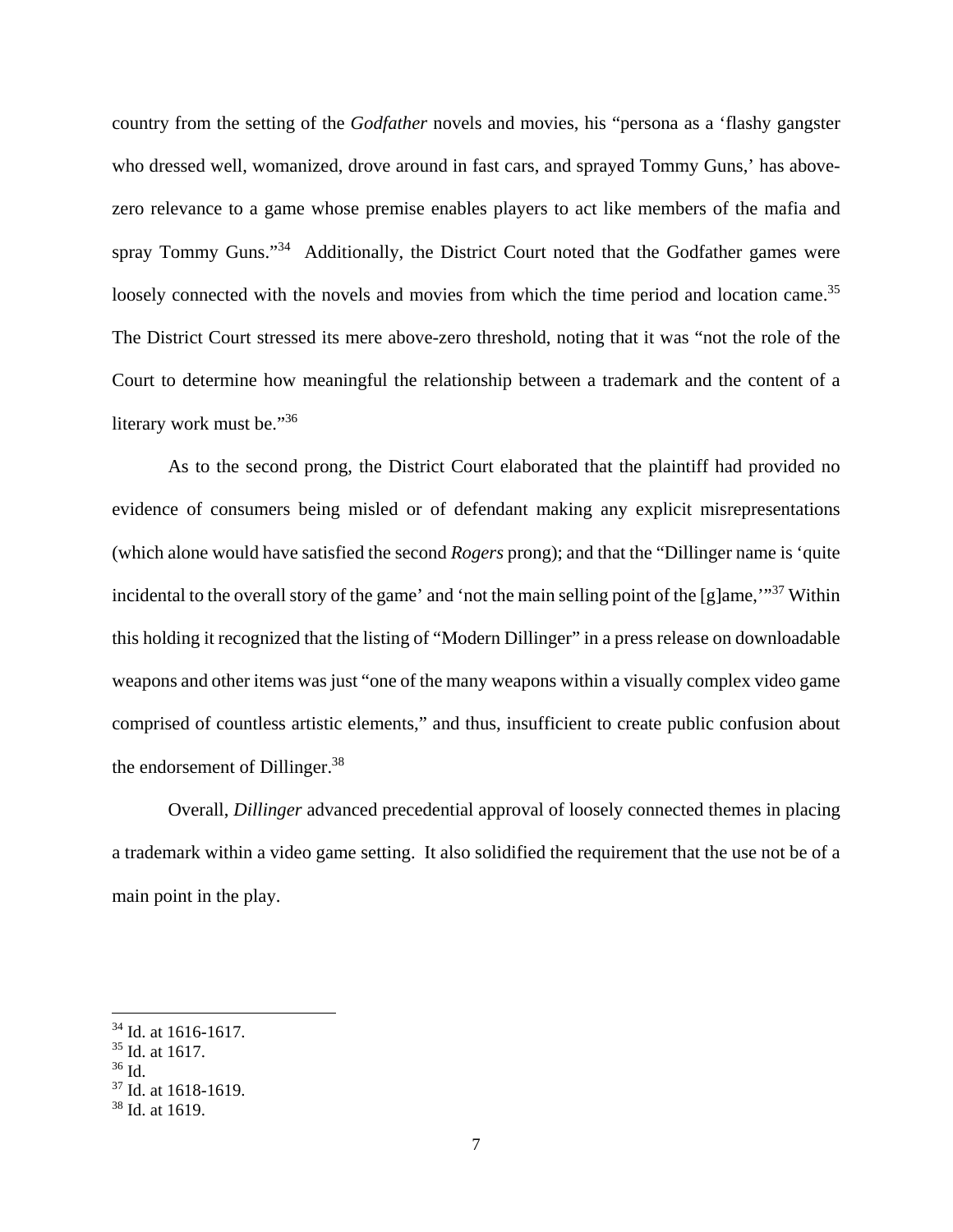*Elec. Arts, Inc. v. Textron Inc.*: In the 2012 case of *Elec. Arts, Inc. v. Textron Inc.*,<sup>39</sup> the United States District Court for the Northern District of California denied Electronic Arts motion to dismiss Textron's infringement counterclaims against it, finding that Electronic Arts went too far in featuring and promoting the trademarked Bell helicopters to be entitled to a *Rogers* First Amendment defense. It stated that whether the *Rogers* test applied was in dispute, but that if it did apply, the defendant in the counter claim action failed the test's second prong.<sup>40</sup> At issue was whether Electronic Arts' depiction of Bell Helicopters in its *Battlefield 3* video game, which offers the player a "realistic first-person military combat simulation that depicts weapons and vehicles used by the United States military," including specific models of Bell helicopters, violated Section 43(a) of the Lanham Act by infringing Textron's trademarks and trade dress and confused consumers as to Textron's affiliation with or sponsorship of the game. <sup>41</sup>

The reasons the District Court gave for Electronic Arts' failure to meet the second prong on its motion to dismiss included Textron's pled allegations (1) that some of the helicopters were given particular prominence in the game, (2) that the ability for a player to interact with and fly the helicopters was a reason for consumers' purchase, (3) that Electronic Arts had specifically advertised and promoted some of the Bell helicopters, and (4) that the trade dress and trade marks were recognizable as Textron's.<sup>42</sup> Thus, "consumer confusion as to the source, affiliation, or sponsorship of the trademarked products" was likely, despite the fact that EA had a disclaimer on its packaging.43 Moreover, the District Court agreed with Textron's allegation that "[c]onsumers of these games expect that intellectual property is used with permission and approval of the mark's

<sup>39 103</sup> U.S.P.Q.2D (BNA) 1984 (2012).

<sup>40</sup> Elec. Arts, Inc. v. Textron Inc., 103 U.S.P.Q.2d (BNA) 1984, 1986 (2012).

 $41$  Id. at 1895.

 $42$  Id. at 1987.

<sup>43</sup> Id. at 1987-1988.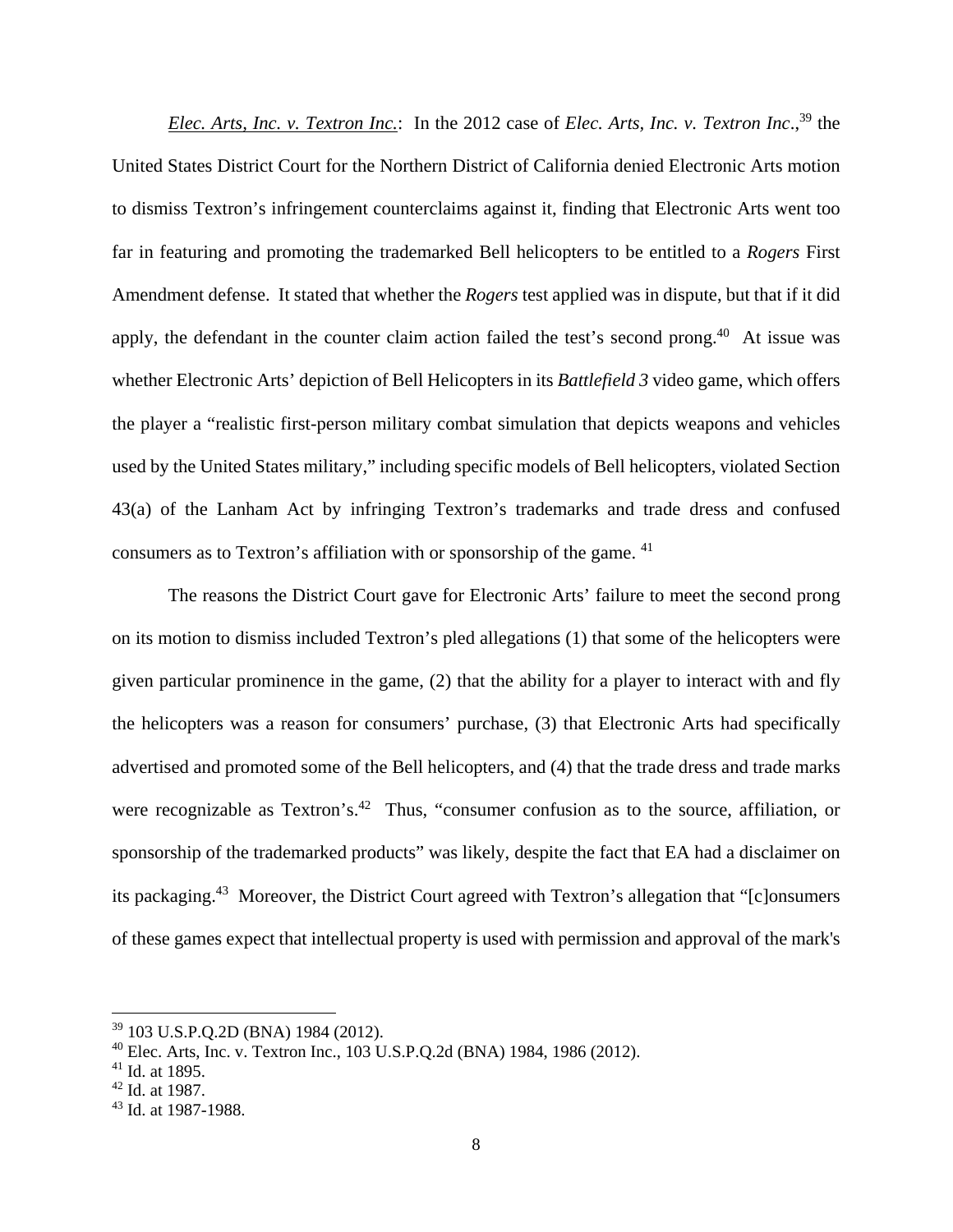owner, particularly when a purpose of the game is to realistically simulate the use of a product associated with the mark."44 Finally, Electronic Arts' conduct could be found deliberate and willful, a supporting factor to a conclusion of explicit midleading.<sup>45</sup> All-in-all, the District Court concluded that it was "plausible that consumers could think Textron provided expertise and knowledge to the game in order to create its realistic simulation of the actual workings of the Bellmanufactured helicopters."46

Because the parties settled this lawsuit, a fully litigated outcome was not available in this case. 47 However, it is a limit-setting case that puts game developers on notice that featured and advertised use of a trademarked item or a celebrity's likeness may indeed fail to achieve a First Amendment defense under the *Rogers* test.

*Rebellion Devs., Ltd. v. Stardock Entm't, Inc*.: In the application of *Rogers* to a trademarkin-title case, the Sixth Circuit's May 2013 District Court decision in *Rebellion Devs., Ltd. v. Stardock Entm't, Inc*.,48 dealt with a video game known as *Sins of a Solar Empire: Rebellion*, which consumers had come to refer to simply as *Rebellion*.<sup>49</sup> Veteran British computer game company Rebellion Developments Limited, which owned the mark "Rebellion" "for use with, among other things, 'entertainment and amusement machines and apparatus, namely, video games and electronic games'"50 sued Stardock Entertainment, alleging that Stardock infringed and falsely

 $44$  Id.

<sup>45</sup> Id. at 1988.

<sup>&</sup>lt;sup>46</sup> Id. at 1987. The court also addressed EA's nominative fair use defense but concluded with little discussion that questions of law and fact existed to make a determination on the issue inappropriate in that proceeding. Id., at 1988.

<sup>&</sup>lt;sup>47</sup> Sean Kane, Case Law on Trademark Use in Video Games is Evolving, Law360.com, September 9, 2013. (Law 360.com) (last visited April 28, 2016).

<sup>48 107</sup> U.S.P.Q.2D (BNA) 2160 (2013)

<sup>49</sup> Rebellion Devs. Ltd. V. Stardock Entm't Inc., 107 U.S.P.Q.2D (BNA) 2160, 2162 (2013).

<sup>50</sup> Id.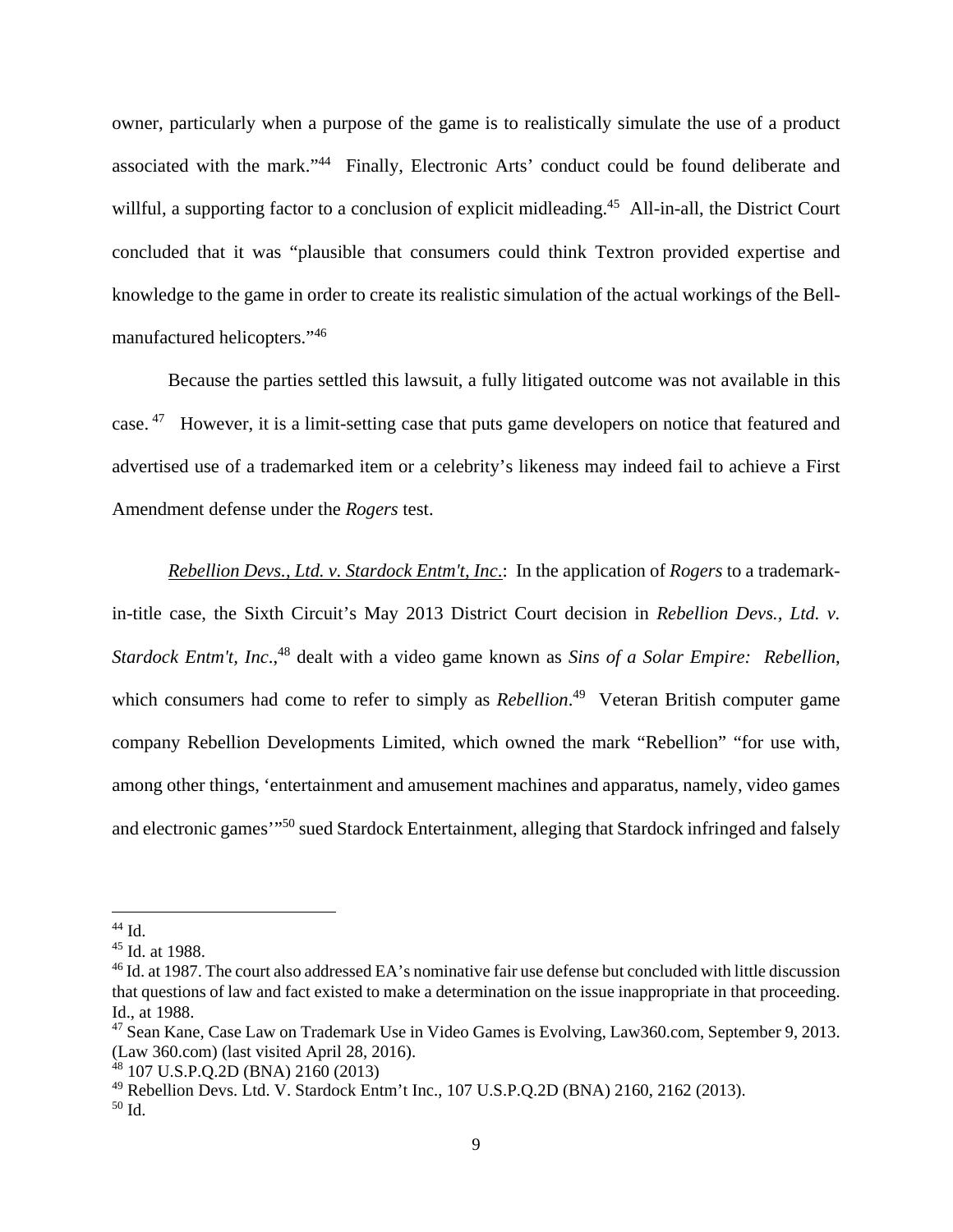designated the origin of its *Sins of a Solar Empire: Rebellion* game.<sup>51</sup> In Stardock's motion to dismiss, Stardock argued that its expressive use of the word "Rebellion" in the title of its video game was protected pursuant to the *Rogers* test on First Amendment grounds.<sup>52</sup>

This Court was one of the first in the line of cases discussed herein to rely on the Supreme Court's ruling in *Brown v. Entm't Merchants Ass'n*.<sup>53</sup> wherein the Supreme Court confirmed that video games are expressive works.<sup>54</sup> The District Court did not agree with Plaintiff's argument that "Rebellion" was used as a source identifier requiring the likelihood of confusion test. The District Court confirmed that *Rogers* controlled based on the fact that video games were well recognized as expressive works and the Sixth Circuit and others had adopted the *Rogers* test, explicitly rejecting the likelihood of confusion and "alternative means" tests as failing to give sufficient weight to the public interest in freedom of expression.<sup>55</sup> The Court also rejected the Plaintiff's argument that *Rogers* could not be applied because Stardock's use of "Rebellion" was not made as a reference to Plaintiff, stating that no referential requirement was required by any part of the *Rogers* test.56

Another important threshold matter decided as an issue of first impression in the Sixth Circuit was whether it was appropriate to apply the *Rogers* test to an early dispositive motion, especially to avoid chilling speech.<sup>57</sup> Plaintiff argued that it was inappropriate because to address a First Amendment defense the District Court would have to make conclusions about the work without yet having examined it.<sup>58</sup> In citing another Sixth Circuit case that relied on dicta to indicate

 $\overline{a}$ 

56 Id.

 $51$  Id.

<sup>52</sup> Id. at 2163.

<sup>53 131</sup> S. Ct. 2729, 2733 (2011).

<sup>54</sup> Rebellion Devs. Ltd., 107 U.S.P.Q.2D at 2163 (citations omitted).

<sup>55</sup> Id.

<sup>57</sup> Id. at 2164.

<sup>58</sup> Id.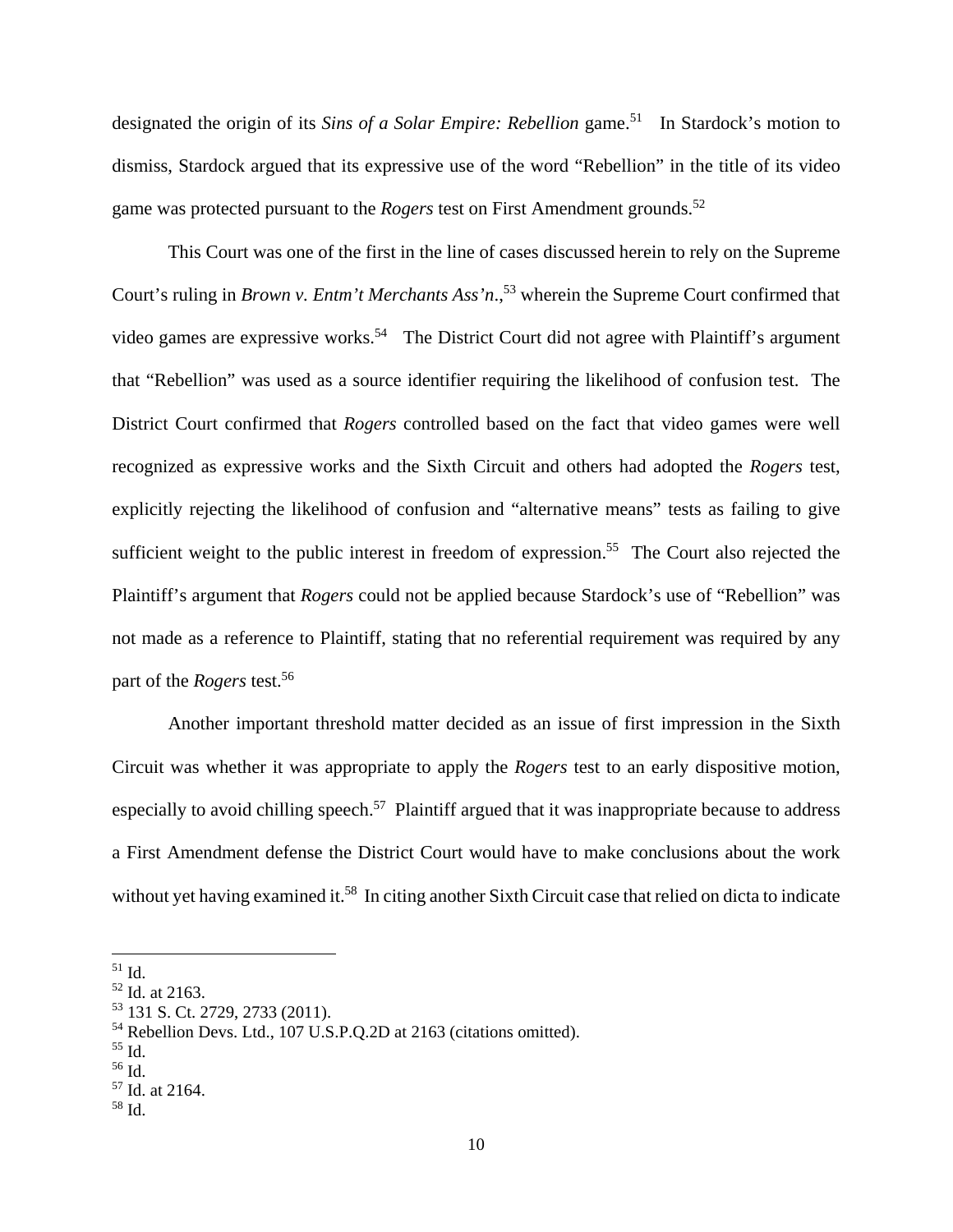that First Amendment consideration was appropriate as an affirmative defense to a Lanham Act claim, and referencing two Ninth Circuit cases, the District Court went on to conclude that as an affirmative defense, a defendant's First Amendment rights would normally be pled in an answer, properly placing it before the court.59 In the *Rebellion* case, the District Court noted that a *Rogers* defense was not pled, but that nonetheless undisputed facts supported its finding as a matter of law. Therefore, the Court allowed the *Rogers* First Amendment defense analysis in determining whether to dismiss the action. $60$ 

The court went on to explain that under the first prong the word "Rebellion" had some artistic relevance to Stardock's game because of the association with "rebel" factions of the civil war.<sup>61</sup> As to the second prong, despite one YouTube user's erroneous reference to Plaintiffs as the developer of *Sins Of A Solar Empire: Rebellion*, the Sixth Circuit ruled that such confusion was not actionable without an "overt misrepresentation."62 Even the Defendants' intent as to confusion was irrelevant; only an overt misrepresentation to cause confusion could support failure under the second *Rogers* prong.<sup>63</sup>

The advances thus made by *Rebellion* were to clarify no source identifying or referential function of the trademark use was required. Also, to avoid chilling speech, an early stage proceeding was an appropriate place at which to consider a First Amendment defense to a Lanham Act claim.

 $\overline{a}$ 59 Id.

<sup>60</sup> Id.

 $61$  Id. at 2164, 2165.

 $62$  Id. at 2162, 2165.

<sup>63</sup> Id. at 2165; *cf* Elec. Arts, Inc. v. Textron Inc., wherein the deliberate and willful nature of Electronic Arts' conduct in specifically advertising and promoting some of the Bell helicopters was considered a relevant factor.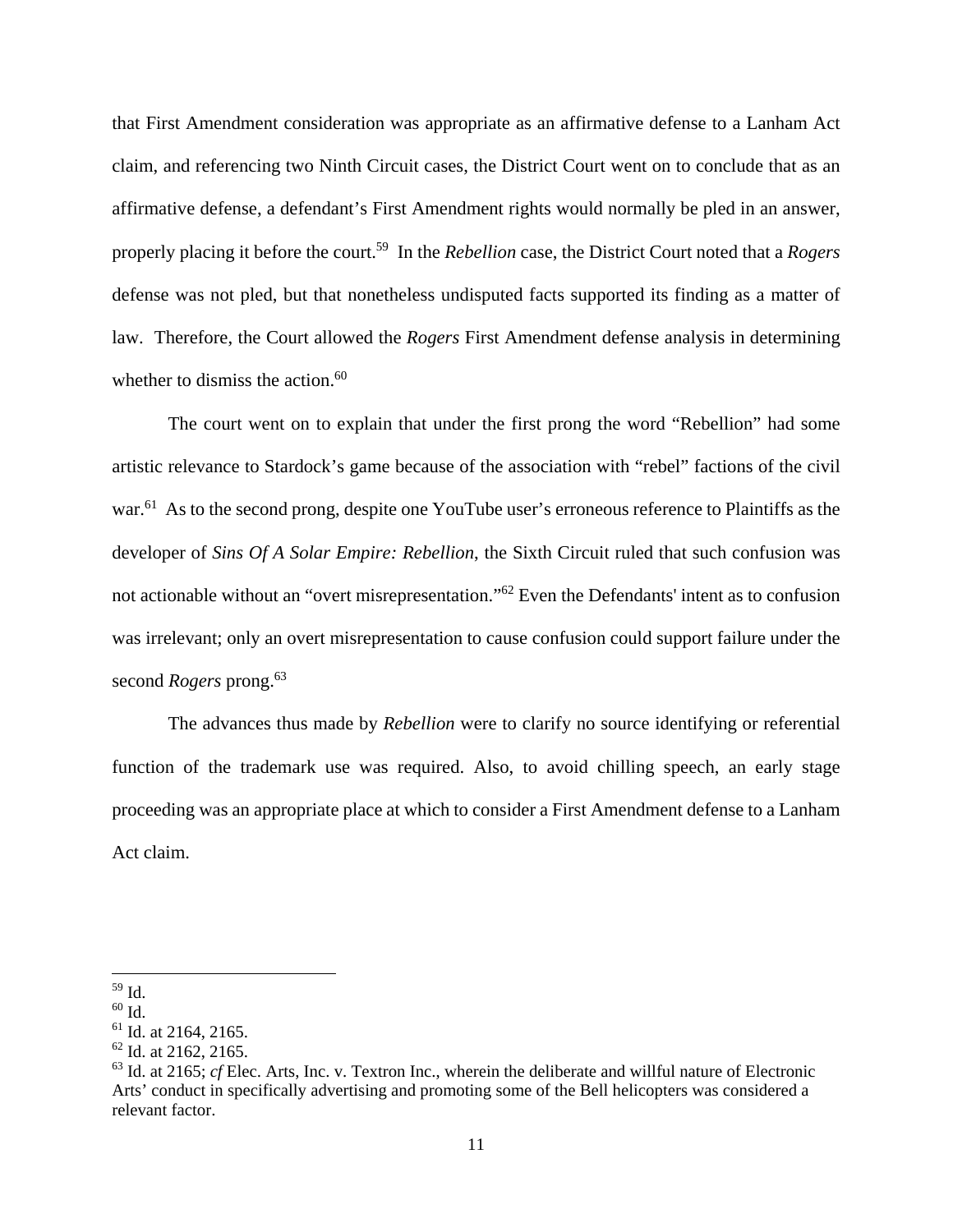*Novalogic, Inc. v. Activision Blizzard*: The June 2013 Ninth Circuit District Court case of *Novalogic, Inc. v. Activision Blizzard*, 64 was a straight forward analysis under the *Rogers* test of whether, in its game *Call of Duty–Modern Warfare*, Activision was entitled to use the phrase "Delta Force" to describe a special force team, and to use the Modern Warfare 3 ("MW3") Delta Force Logo as an insignia of that team<sup>65</sup> These items were used to evoke U.S. Army connections in Activision's near future realistic version of "modern day soldiers involved in high risk combat operations throughout the world…."66 Plaintiff, another game developer, and long-time producer of the *Delta Force* video game series, with trademark and design registrations for "Delta Force," sued Activision, alleging, *inter alia*, that Activision's use of the "Delta Force" phrase and corresponding logo within the MW3 game and its guide resulted in a false designation of origin in violation of Section 43(a) of the Lanham Act. Activision moved for summary judgment that Plaintiff's claims were barred under the First Amendment based on the *Rogers* test.67

One of the benefits of the decision was the District Court's thorough discussion of the threshold issues regarding the recognition of videos as expression, and the First Amendment considerations as a result.<sup>68</sup> It took the opportunity to discuss *Brown v. Entm't Merchants Ass'n*.,<sup>69</sup> regarding the expressive nature of videos.<sup>70</sup> The District Court then recognized the confused nature of legal standards on the topic, but concluded that the Ninth Circuit had clearly adopted the

1

<sup>64 41</sup> F. Supp. 3d 885 (2013).

 $^{65}$  Novalogic, Inc. v. Activision Blizzard, 41 F. Supp. 3d 885, 889-890 (2013).

 $66$  Id.

 $67$  Id.

<sup>68</sup> Id. at 897-900.

<sup>69 131</sup> S. Ct. 2729, 2733 (2011).

 $70$  Id. at 897-898 (Like the protected books, plays, and movies that preceded them, video games communicate ideas—and even social messages—through many familiar literary devices (such as characters, dialogue, plot, and music) and through features distinctive to the medium (such as the player's interaction with the virtual world. (Brown v. Entm't Merchs. Ass'n., 131 S. Ct. 2729, 2733  $(2011))$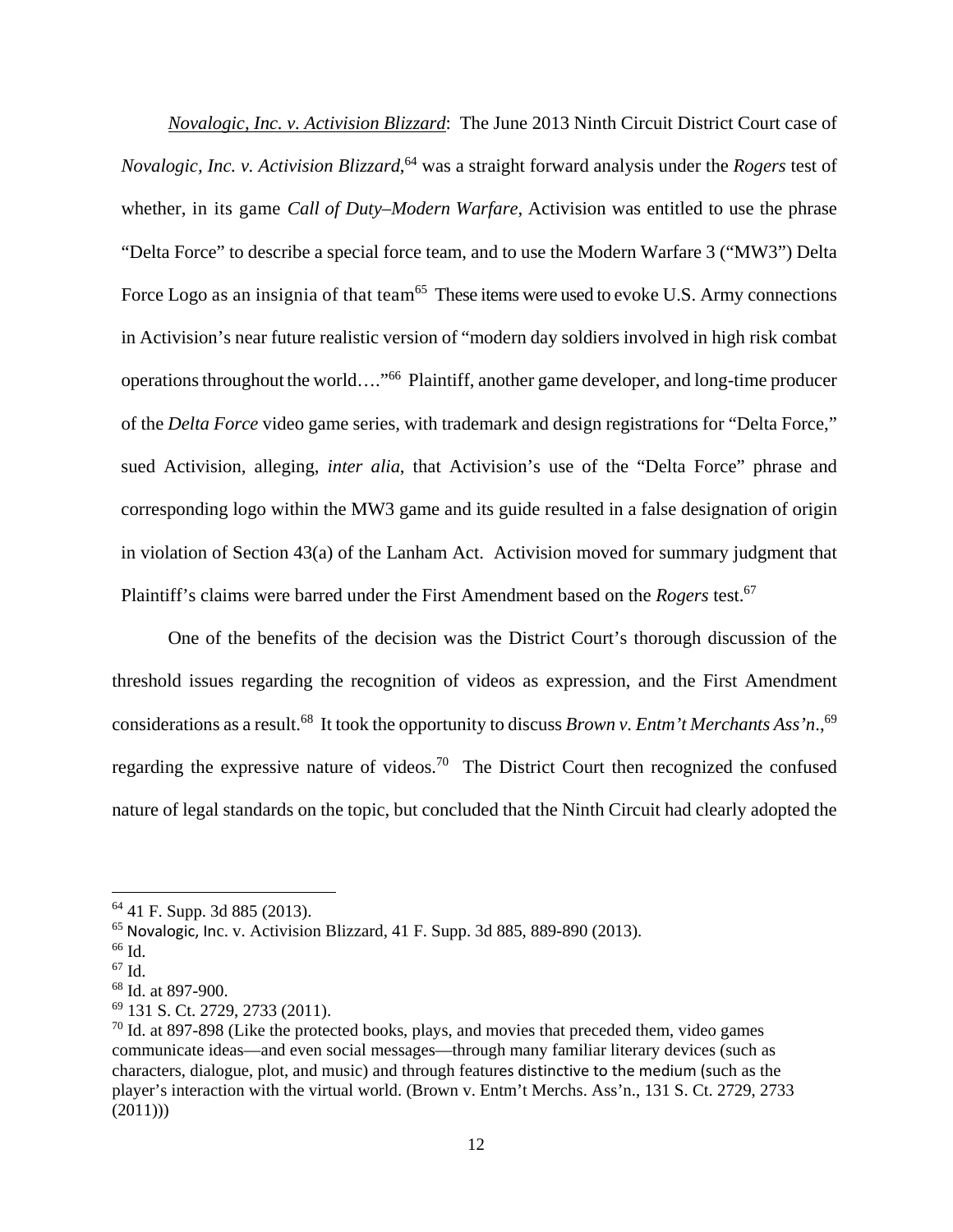*Rogers* test to reconcile defendant's First Amendment rights with plaintiff's Lanham Act rights.<sup>71</sup> It relied on *E.S.S. Entertainment 2000 v. Rock Star Videos, Inc*72 for the Ninth Circuit's extension of the *Rogers* test beyond titles to trademark usage in the body of a work. Interestingly, the court cited the pre-appeal, U.S. District Court right of publicity decision in *Brown v. Electronic Arts, Inc*,<sup>73</sup> upheld on appeal as discussed below,<sup>74</sup> to demonstrate other Ninth Circuit use of the *Rogers* test, explaining that "'mere use of [the plaintiff's] likeness in the game, without more, was insufficient to make the use explicitly misleading.'"75

On the first prong the District Court explained that Activision's incorporation of Delta Force items helped render its video game an "authentic simulation," adding immensely to the enjoyment users received from playing the complicated game (undoubtedly accounting for its enormous success). Thus, the District Court found artistic relevance citing that "[t]he use of the phrase 'Delta Force' and the MW3 Delta Force Logo give users of MW3 a sense of a particularized reality of being part of an actual elite special forces operation and serve as a means to increase specific realism of the game."76

On the second prong it found no explicit misleading had occurred, noting that (1) neither the phrase "Delta Force" nor the MW3 Delta Force Logo had been used in any MW3 title, or on the MW3 video game disc or packaging, and the box had clearly identified Activision as its publisher, without other references to Plaintiff or any of its other games; (2) MW3 had not made any claim that could be construed as suggesting Plaintiff's sponsorship; and (3) Activision had

<sup>71</sup> Id. at 898-899.

<sup>72 547</sup> F.3d 1095 (9th Cir. 2008).

<sup>73 2009</sup> U.S. Dist. LEXIS 131387 (C.D. Cal. Sept. 23, 2009).

<sup>74</sup> Brown v. Electronic Arts, Inc., 724 F.3d 1235(2013).

<sup>75</sup> Novalogic, Inc., 41 F. Supp. 3d at 899-900 (citations omitted).

 $176$  Id. at 900-901.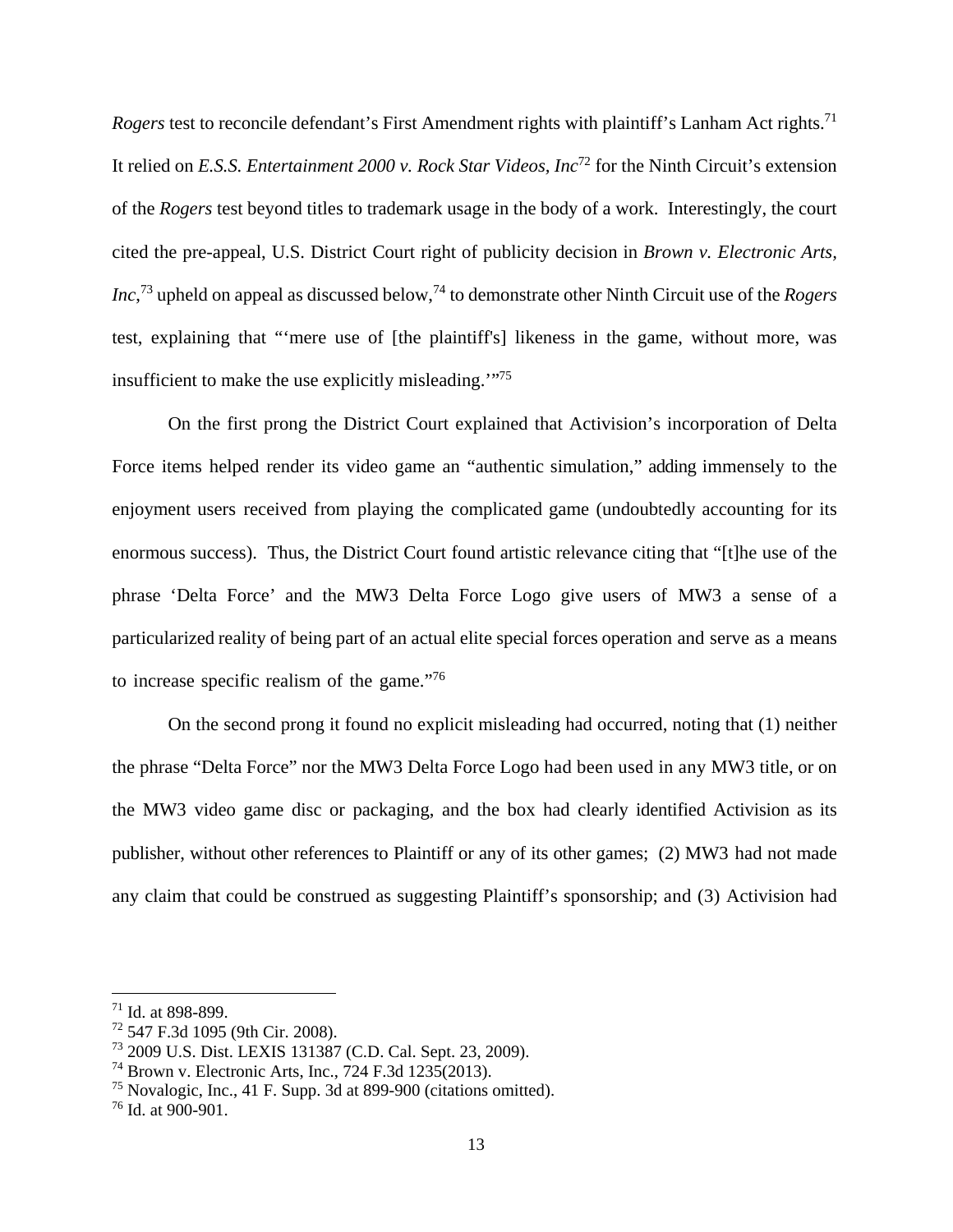taken all steps possible to dispel confusion.77 It acknowledged that under *Rogers,* any inadvertent risk of misleading consumers was outweighed by the danger of suppressing speech that might be somewhat ambiguous but artistically relevant.<sup>78</sup>

Thus, this case built upon prior precedent's recognition that *de minimis* use connected to real-life portrayal would establish a *Rogers* defense, especially where affirmative steps were taken by the developer to clearly disconnect the trademark owner from any source function.

*Mil-Spec Monkey, Inc. v. Activision Blizzard, Inc.*: Finally, the November 2014 Ninth Circuit District Court trademark/video game case of *Mil-Spec Monkey, Inc. v. Activision Blizzard, Inc.*79 made an important clarification that cultural icon status of the mark used is not required to invoke a First Amendment defense.<sup>80</sup> In an action including claims for trademark infringement, the District Court started by recognizing its similarity to Novalogic's suit against Activision in connection with *Call of Duty–Modern Warfare's* use of the Delta Force phrase and logo.<sup>81</sup> The version at issue here, *Call of Duty: Ghosts* (*Ghosts*), similarly had "compelling narrative and music, distinctive characters, how the players interact with the virtual environment as they complete a series of combat missions, how players can interact with other players, and how players control the fate of the characters and the world that they inhabit," render[ing] it worthy of "as much *First Amendment* protection as any motion picture or any other expressive work."82

MSM's suit was based on its claim that Activision intentionally, in violation of Section 43(a) and for the purpose of trading on MSM's reputation, used the MSM's "angry monkey"

<sup>77</sup> Id. at 901-903.

<sup>78</sup> Id. at 903 (citing Rogers v. Grimaldi).

 $79$  74 F. Supp. 3d 1134 (2014).

<sup>80</sup> Mil-Spec Monkey, Inc. v. Activision Blizzard, 74 F. Supp. 3d 1134, 1140-1141 (2014).

 $81$  Id. at  $1140$ .

 $82$  Id.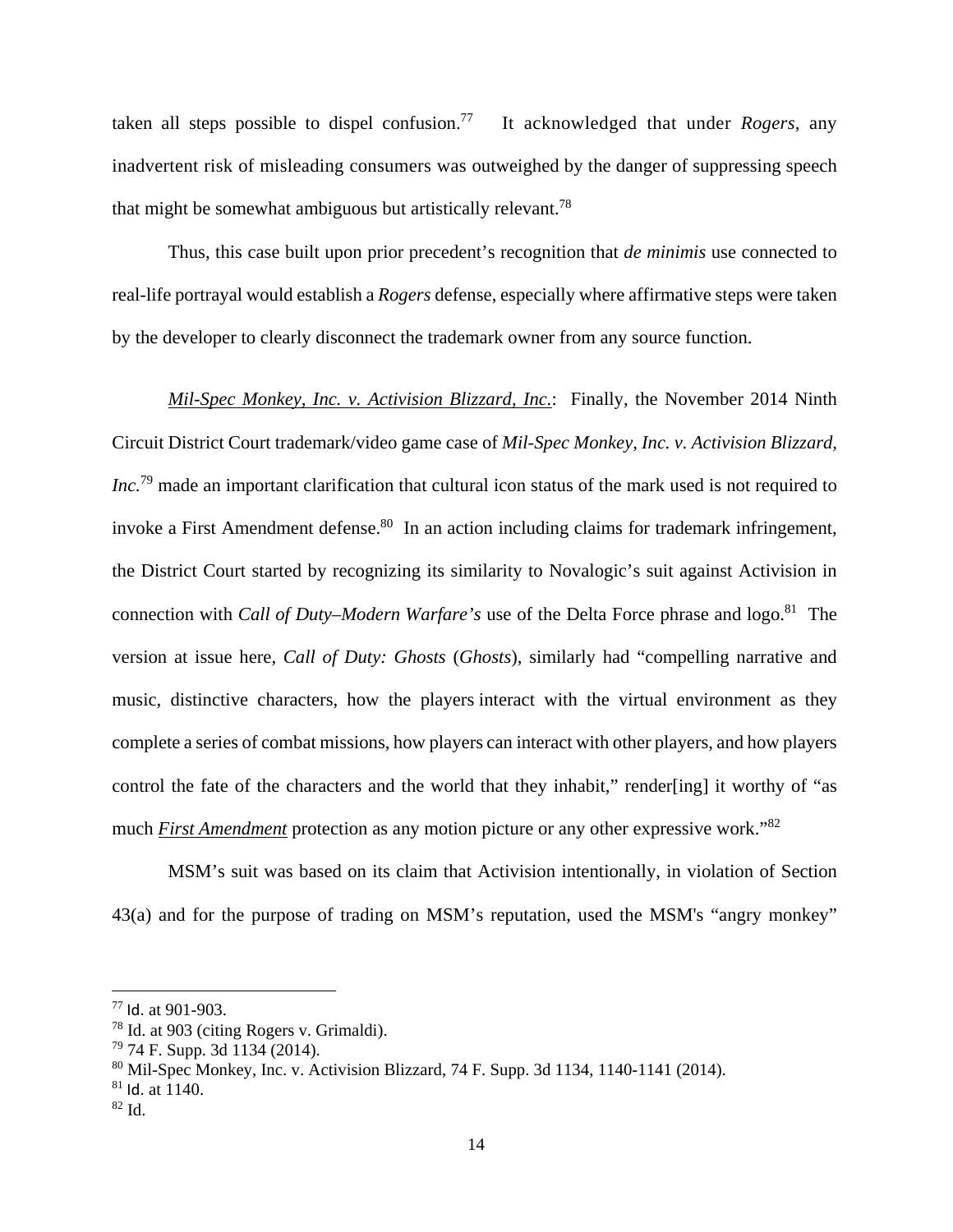trademark involved in its very popular morale patch design in creating a patch *Ghosts* players could choose to add to their avatars' uniforms in the multi-player game mode.<sup>83</sup> If selected, the patch would appear at various times later in the game.<sup>84</sup> Additionally, it appeared in a small way in a pre-release promotional trailer for the multi-player edition.<sup>85</sup> MSM's "angry monkey" morale patch was one among many that military personnel wore off duty to express personal identity; its loose replica was similarly used in *Ghosts.*<sup>86</sup>

Citing *Brown v. Entertainment Merchants Association,*87 the District Court easily found *Ghosts* to be an expressive work and then moved on to its *Rogers* analysis. It rejected MSM's claim that First Amendment protection only applied to renowned marks, noting that MSM had used an outlier decision<sup>88</sup> for this support, but, more importantly mis-read *Mattel, Inc. v. MCA Records, Inc*. <sup>89</sup> *Mattel* stated simply as to cultural icon status that the owner of such a mark was not entitled to control public discourse where the mark had taken on additional cultural meaning.<sup>90</sup> The District Court clarified, however, that the "angry monkey" patch indeed had significance beyond designating MSM, which was its personal identification characteristics, and thus expression. This ensured that *Ghosts'* multi-player was a protected use of the patch under the *Rogers* test, allowing the grant of Activision's motion for summary judgment on its Lanham Act trademark infringement claim.91

1

<sup>83</sup> Id. at 1138-1139.

<sup>84</sup> Id. at 1136.

<sup>85</sup> Id. at 1136, 1138.

<sup>86</sup> Id. at 1138, 1139.

<sup>87</sup> *Supra* note 70.<br><sup>88</sup> Mil-Spec Monkey, Inc., 74 F. Supp 3d at 1140. *See* Rebelution, LLC v. Perez, 732 F. Supp. Wd 883 (N.D. Cal. 2010).

<sup>89 296</sup> F.3d 894, 900-02 (9th Cir. 2002).

<sup>90</sup> Mil-Spec Monkey, Inc., 74 F. Supp. 3d., at 1140-1141.

 $91$  Id., at 1142.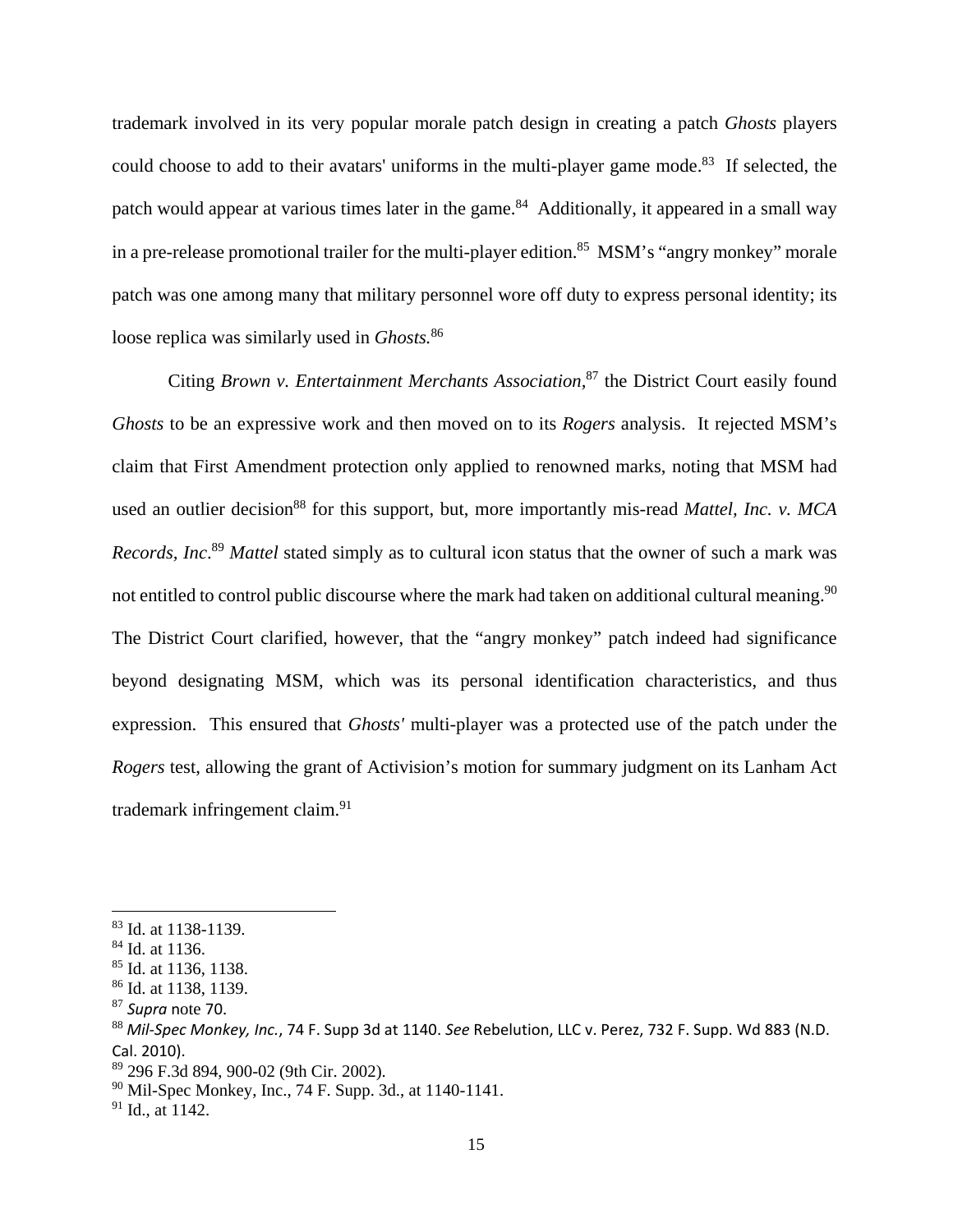The District Court recognized the high protection afforded to use of a trademark in expressive speech, finding that the "angry monkey" patch, especially as set alongside the many other patches and other sophisticated features to customize player avatars, and in connection with other "real world references," combined into a critical mass to achieve the military combat authenticity.<sup>92</sup> The patch therefor had "some artistic relevance" to Activision's goal of providing an authentic setting.<sup>93</sup> MSM's run at irrelevance in arguing the patch was unrealistically portrayed because it was available for official uniform adornment fell short, as First Amendment protection was not based on authentic renditions of reality, merely artistic relevance.<sup>94</sup> The District Court found that the patch's brief, small and non-featured appearance in pre-release promotional material for *Ghosts* did not diminish its artistic relevance to the game.<sup>95</sup>

As to the second prong, the District Court held that MSM failed to show a material fact issue regarding whether Activision "explicitly" misled consumers.<sup>96</sup> Despite the actual confusion of one blogger, the District Court went on to note that the *Ghosts* packaging clearly identified its source, and that promotional display of the design was not shown to actually mislead customers.<sup>97</sup>

*Mil-Spec Monke*y was thus instructive as to the absence of any requirement of either cultural icon status or a completely realistic portrayal of another's trademark in an expressive video game.

## Use of Celebrity Likeness in Video Games

*Brown v. Electronic Arts, Inc.*: As referenced above, the July 2013 case of *Brown v.* 

 $92$  Id.

 $93$  Id.

<sup>94</sup> Id. at 1142-1143; *see* Dillinger, LLC v. Elec. Arts Inc., 795 F. Supp. 2d 829 (2011).

<sup>&</sup>lt;sup>95</sup> Id. at 1138, 1143.

 $96$  Id, at 1143-1144.

 $97$  Id.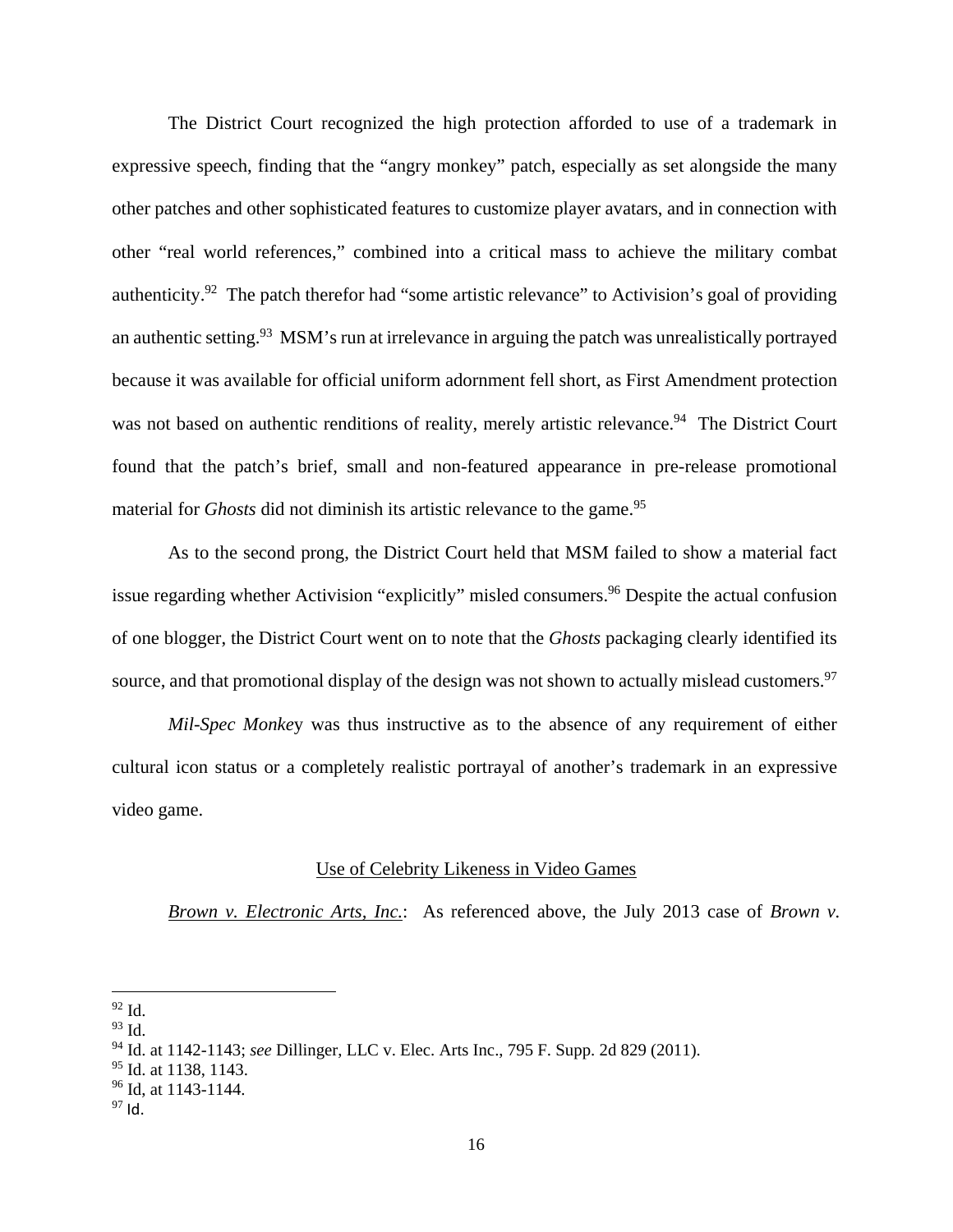*Electronic Arts, Inc.*,<sup>98</sup> was a Ninth Circuit appellate decision that affirmed the Federal District Court's application of the *Rogers* test to a Section 43(a) claim regarding all-time great football legend Jim Brown's depiction in EA's *Madden NFL* video games.<sup>99</sup> Recognizing that claims under Section 43(a) generally concern consumer confusion as to affiliation or endorsement in connection with trademark or trade dress use, the Ninth Circuit cited non-video game precedent to support Section 43(a) claims in connection with a public figure's name or likeness.<sup>100</sup> Additionally, in a footnote, the Court suggested that if the state causes of action for right of publicity were involved, the analysis could be different, with a different outcome, referencing a Ninth Circuit decision of the same date in *Keller v. Elec. Arts, Inc*. 101 The state law claims were removed from Federal court consideration when the U.S. District Court for the Central District of California declined to exercise its supplemental jurisdiction over those state law claims following dismissal of Brown's Lanham Act Claim.102 Thus, in a developing body of law primarily invoking the *Rogers* test for trademark usage in video games, Brown stands for use of the *Rogers* test in right of publicity claims under Section 43(a) alone.

Brown was one of the many historical player avatars not identified by name, but recognizable by his team affiliation, playing position, and physical and other characteristics.<sup>103</sup> As

 $\overline{a}$ 

 $102$  Brown did indeed filed suit in state court a right of publicity claim against Electronic Arts for knowingly and intentionally using his likeness in EA's Madden NFL games. See Brown v. Electronic Arts, Inc., Case No. BC520019 (Sup. Ct CA, Aug. 30, 2013). That case was dismissed with prejudice when the parties settled. (EA Pays Jim Brown \$600k To Spike Publicity Rights Suit,

https://www.law360.com/articles/811983?scroll=1 (last visited May 3, 2017).  $103$  Id. at 1240.

<sup>98 724</sup> F.3d 1235(2013).

<sup>99</sup> Brown v. Electronic Arts, Inc., 724 F.3d 1235(2013).

 $100$  Id. at 1239.

<sup>101</sup> Id.; s*ee supra* note 2. Keller v. Elec. Arts, Inc., 724 F.3d 1268 (2013), involved state right of publicity claims brought by college football Samuel Keller and other college football and basketball players in connection with use of their likenesses in Electronic Arts' college football and basketball video games. The state law claims of invasion of privacy and unfair and unlawful business practices brought by Brown in the same initial lawsuit were not heard by the District Court which declined to exercise supplemental jurisdiction over the stat-law claims. Id., at 1240.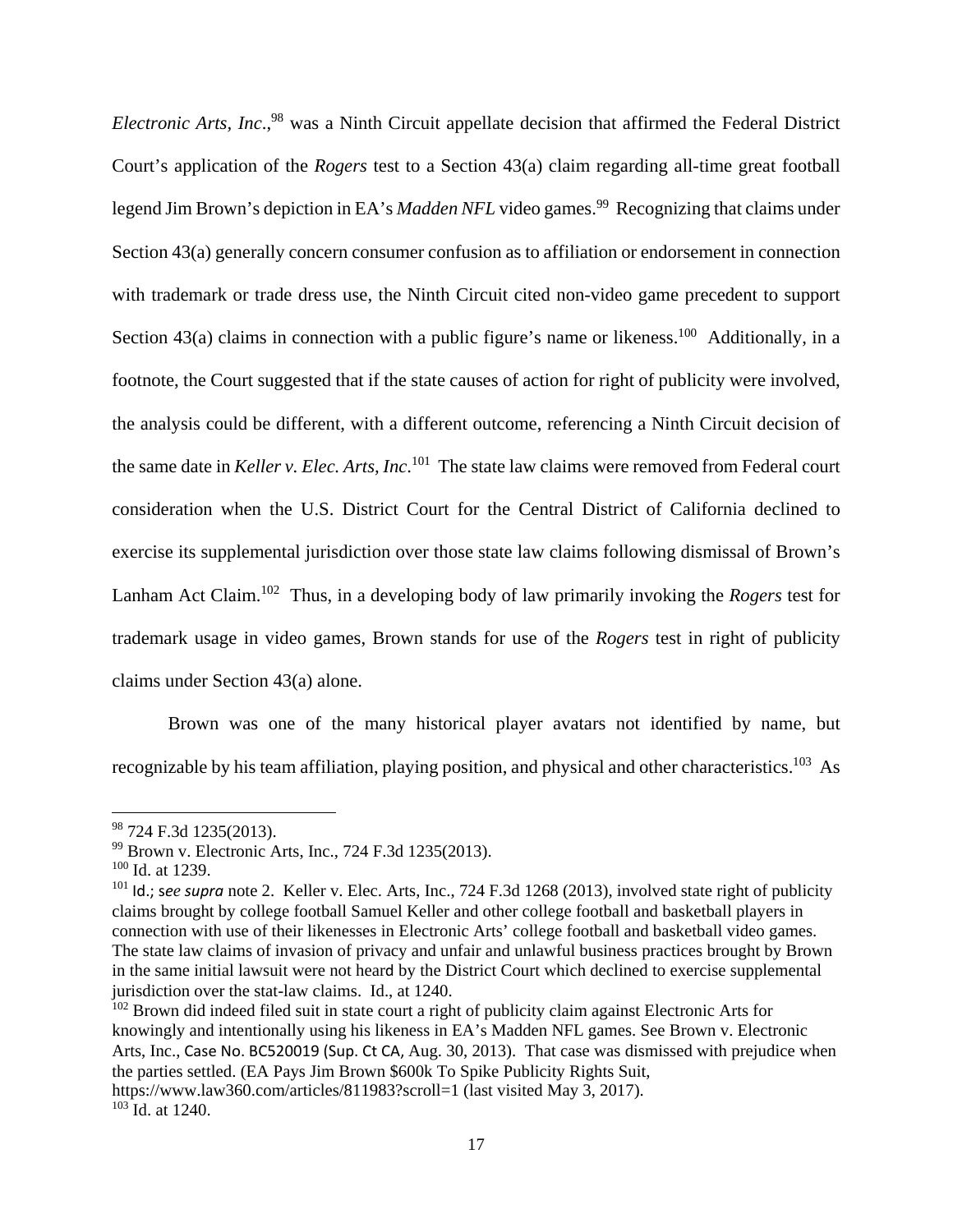a historical player, Brown was not covered by any licensing agreements EA had with the NFL or the NFL Player's Association, nor did Brown ever agree to license his likeness to EA.104 Brown claimed EA was required to license his likeness, using Section  $43(a)$  as one of the justifications.<sup>105</sup> But, applying the first prong of *Rogers*, the Court said that because the usage in EA's video game was for the purpose of EA's "expressive goal" in recreating realistic teams of the game, including well-known Cleveland Browns player Jim Brown, his likeness had at least some artistic relevance to EA's work.106 Specifically the court acknowledged that the artistic relevance rule was "blackand-white," thus saving courts from engaging in an artistic analysis for the first *Rogers* prong.<sup>107</sup> In the Court's view, this was justified given that expressive works heighten First Amendment considerations and should not be held hostage to intellectual property rights.<sup>108</sup>

In moving to the second prong, the Court pointed out that this element directly addresses the purpose of trademark, which is avoiding marketplace confusion as to mistaken sponsorship.<sup>109</sup> But the inquiry was not only whether use of Brown's likeness by EA would cause players to believe he was behind or sponsored the games, but also whether there was an "'explicit indication,' 'overt claim,' or 'explicit misstatement' that caused such consumer confusion."110

As with other video game trademark usage cases, the Court found Brown's survey evidence irrelevant, explaining that the law would allow some misunderstanding absent an explicitly misleading statement to preclude the Lanham Act from overriding the free speech interest.<sup>111</sup> Brown had attempted to introduce a survey that demonstrated that the majority of consumers

<u>.</u>

 $104$  Id.

 $105$  Id.

<sup>106</sup> Id. at 1243.

 $\frac{107}{108}$  Id. (note 4).<br><sup>108</sup> Id. at 1245.

 $109$  Id. at 1245.

<sup>110</sup> Id.

 $111$  Id. at 1245-1246.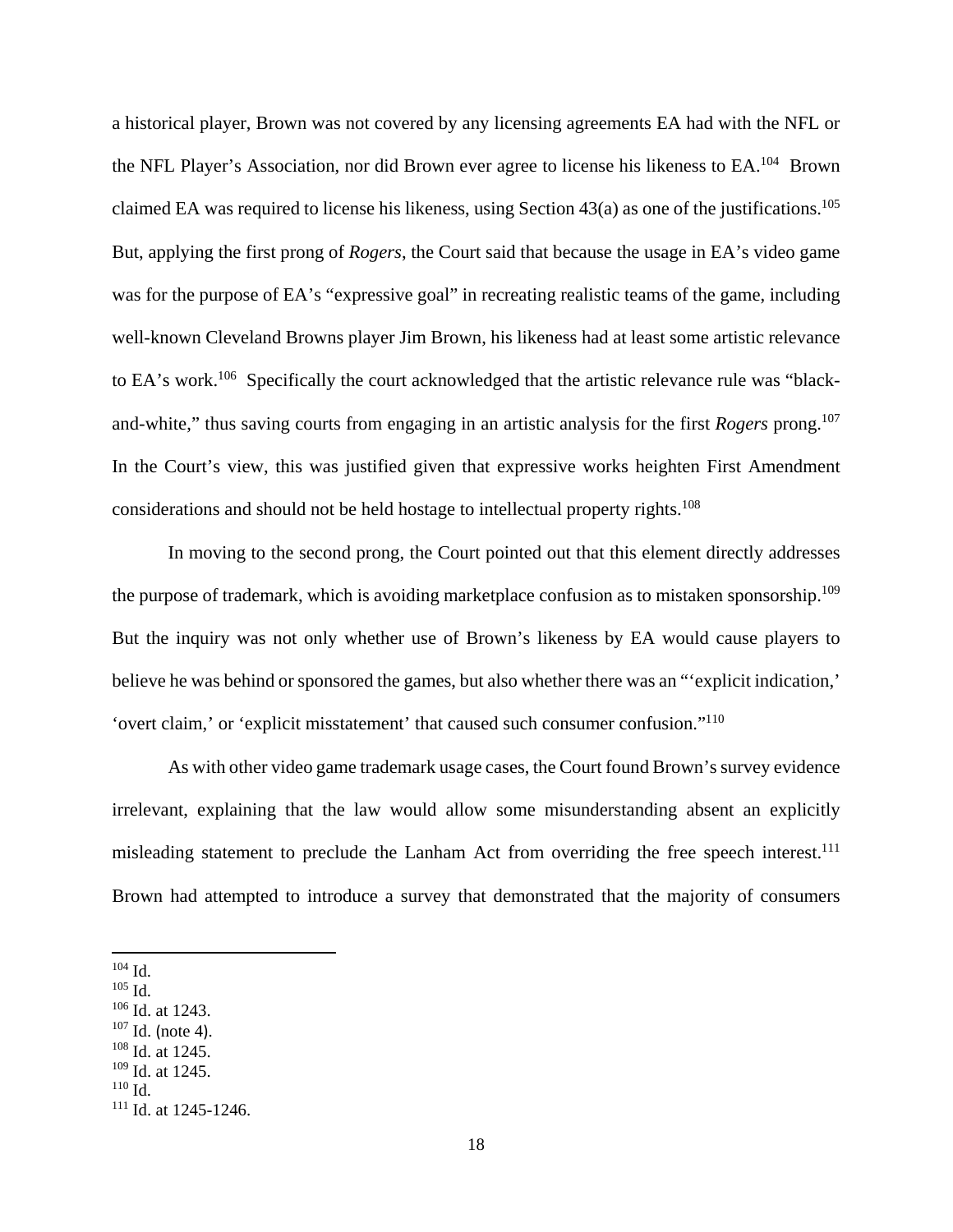believe trademarks can only be used in a video game with the permission of the mark owner.<sup>112</sup> The Court pointed out that the only relevant survey would be one that related "to the nature of the behavior of the identifying material's user, not the impact of the use."<sup>113</sup> In a similar vein, Brown's evidence that EA's promotional materials referenced the game's inclusion of fifty of NFL's historical greats was not an explicit statement that any of those players endorsed the game.<sup>114</sup> The court found that EA's changes to certain Brown attributes lacked support for meeting the second prong of *Rogers* because those changes would actually be less likely to cause consumers to associate Brown with the game.<sup>115</sup> Finally, the comments of EA about player likenesses used in the game which were made at a conference rather than to consumers could not, the Court said, "realistically be expected to confuse consumers as to Brown's involvement."116 To clarify, the Court added that if statements about inclusion of Brown's likeness were placed on the packaging of any *Madden NFL* game, "that might satisfy the "explicitly misleading" prong, or at least raise a triable issue of fact."117 If this were done, the matter would be closer to the case of *Elec. Arts, Inc. v. Textron Inc.* where the appropriated right was central to the game.

Also of importance was the Court's explanation of the properness of the District Court's decision to decide the First Amendment issue on EA's motion to dismiss. Brown argued doing this required the Court to engage in improper fact finding contrary to the pleadings.<sup>118</sup> But only the reasonable inferences in Brown's favor based on the pled facts were required, allowing appropriate conclusions to be drawn thereon.<sup>119</sup> In this manner, the case is similar to *Rebellion* 

 $117$  Id.

<sup>112</sup> Id. at 1245.

<sup>113</sup> Id. at 1246.

 $114$  Id. at 1246.

<sup>115</sup> Id. at 1246-1247.

<sup>116</sup> Id. at 1247.

<sup>118</sup> Id. at 1247-1248.

 $119$  Id. at 1248.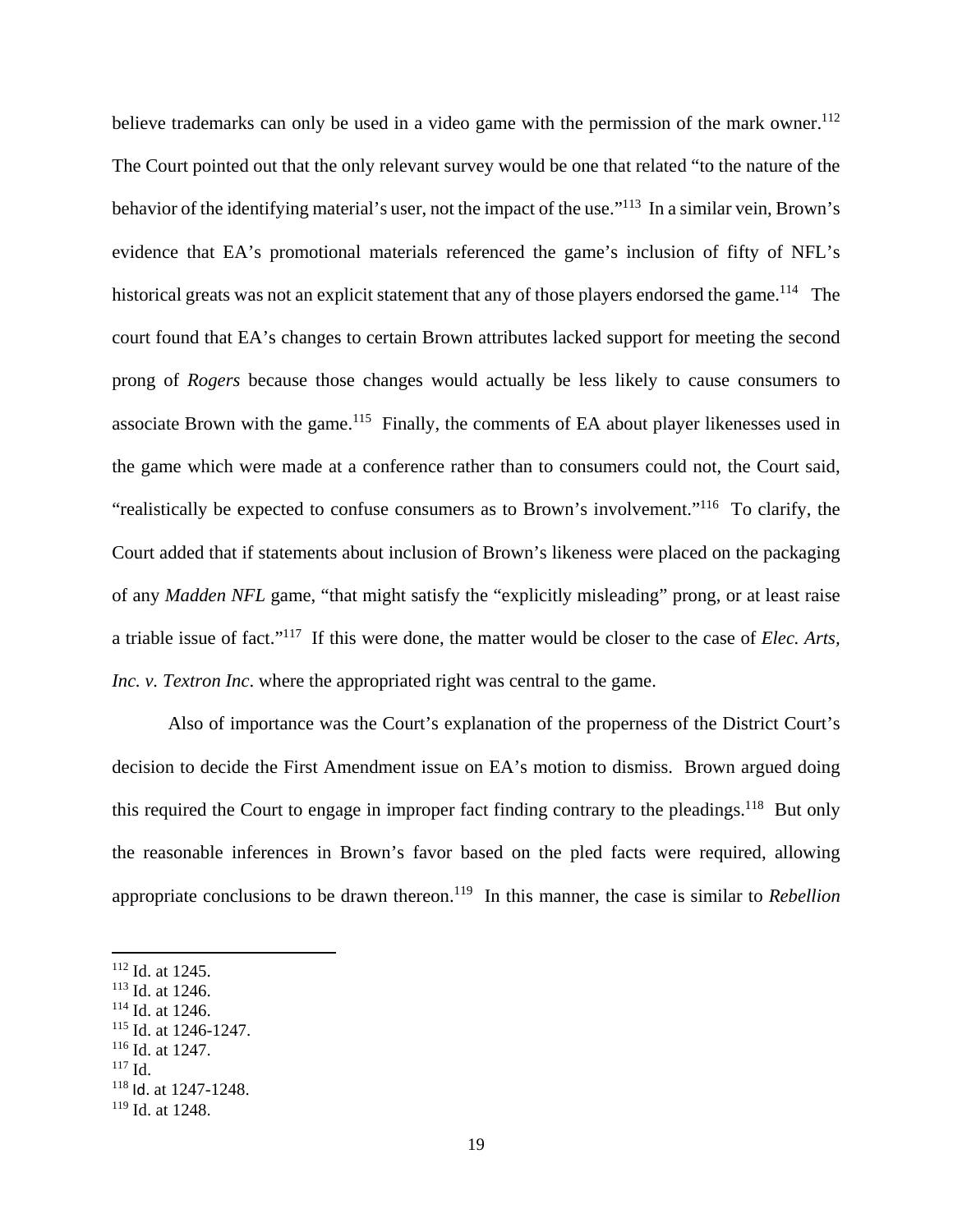*Devs., Ltd. v. Stardock Entm't, Inc*., which permitted a Court to make reasonable inferences from the pleadings in concluding the matter on an early stage motion.

#### Conclusion

The message in these *Rogers*-test-based video game cases is that developers have quite a bit of leeway under Section 43(a) in using trademarks and name and likeness of celebrities to create their expressive video game offerings. Clearly video games are recognized as expressive works and the *Rogers* test has become well accepted in analyzing uses in bodies of work, and as well as titles. The *Rogers* test is appropriate to use in early dispositive motions, even where to do so requires a court to go beyond the specifics of the pleadings, including invoking judicial notice and the making of logical inferences. Additionally, it is applicable whether the use is referential or independent of the markholder's mark, including where renditions of the mark or celebrity are not exact portrayals of their real-life existence or function.

As to the first prong, the "above-zero" amount of artistic relevance gives designers a lot of leeway so that as long as a mark is not gratuitous, but has a place in the setting or story-line, this prong will be satisfied. Appropriately, this keeps courts from having to carefully analyze the artistic nature and how meaningful is the connection of an element's use, thus, keeping courts from having to act as art critics.

As to the second prong, the decisions make clear that some consumer confusion, in the absence of an overt marketing ploy to interest consumers based on the mark or celebrity's use, will not cause the use to fail First Amendment protection under *Rogers*. In keeping with this, survey evidence is generally disregarded unless it relates to overt misrepresentations. Only where a game's intent is to provide an overall realistic simulation of use of the product whose trademark